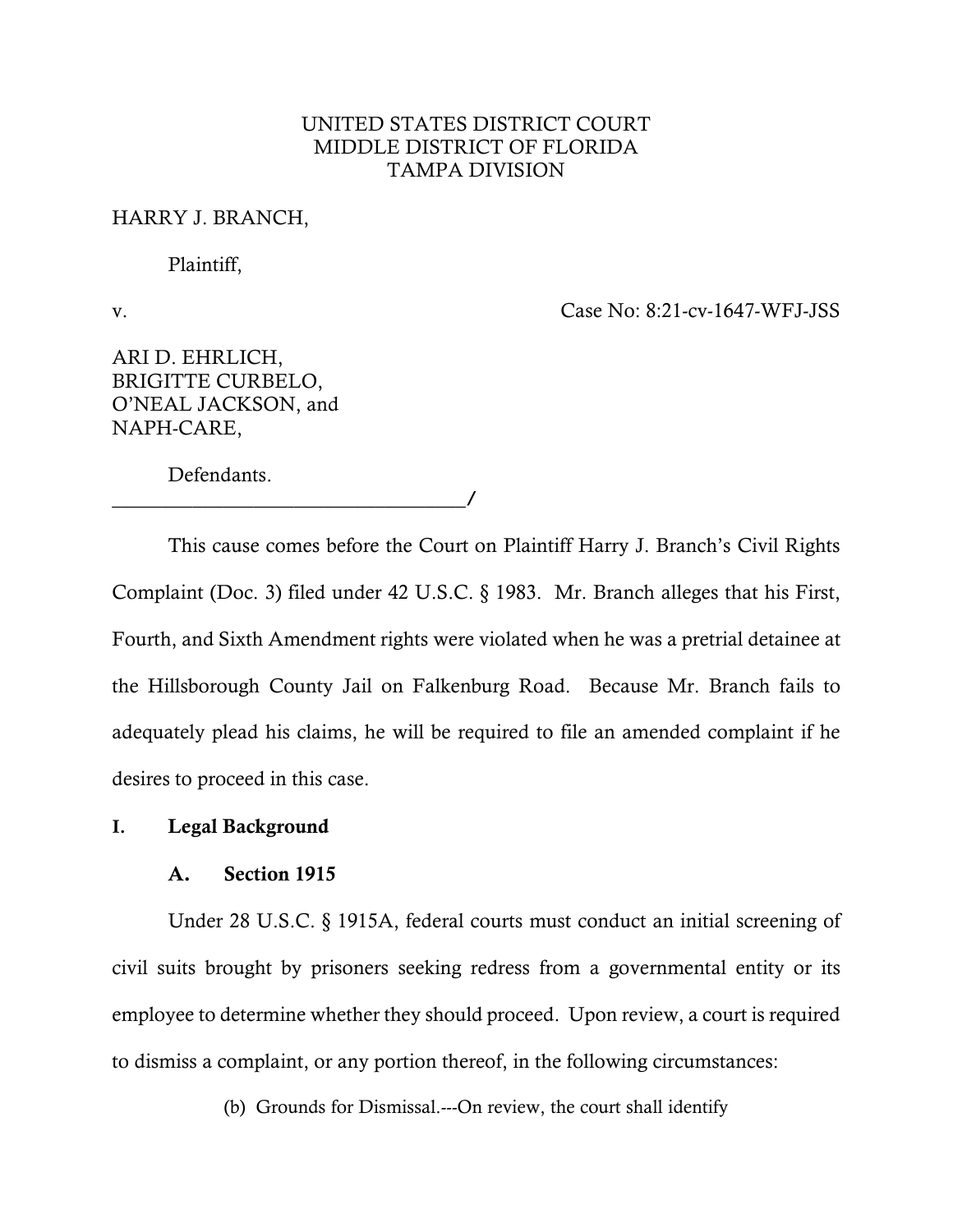cognizable claims or dismiss the complaint, or any portion of the complaint, if the complaint--- (1) is frivolous, malicious, or fails to state a claim upon which relief may be granted; or (2) seeks monetary relief from a defendant who is immune from such relief.

*See also* 28 U.S.C. § 1915(e)(2) (requiring dismissal of a complaint in an *in forma pauperis* proceeding under the same circumstances). A complaint is frivolous if it is without arguable merit either in law or in fact. *Neitzke v. Williams*, 490 U.S. 319, 325 (1989). Dismissals for failure to state a claim are governed by Rule 12(b)(6), Fed. R. Civ. P. *See Mitchell v. Farcass*, 112 F.3d 1483, 1490 (11th Cir. 1997) ("The language of section  $1915(e)(2)(B)(ii)$  tracks the language of Fed. R. Civ. P. 12(b)(6)."). Additionally, courts must read a plaintiff's *pro se* allegations in a liberal fashion. *Haines v. Kerner*, 404 U.S. 519–520 (1972).

## B. Section 1983

"[S]ection 1983 provides a method for vindicating federal rights conferred by the Constitution and federal statutes." *Bannum, Inc. v. City of Fort Lauderdale*, 901 F.2d 989, 997 (11th Cir. 1990). To successfully plead a § 1983 claim, a plaintiff must allege two elements: "(1) that the act or omission deprived plaintiff of a right, privilege or immunity secured by the Constitution or laws of the United States, and (2) that the act or omission was done by a person acting under color of law." *Id.* at 996–97. Thus, a plaintiff must show that the defendant acted under the color of law or otherwise showed some type of state action that led to the violation of the plaintiff's rights. *Id.*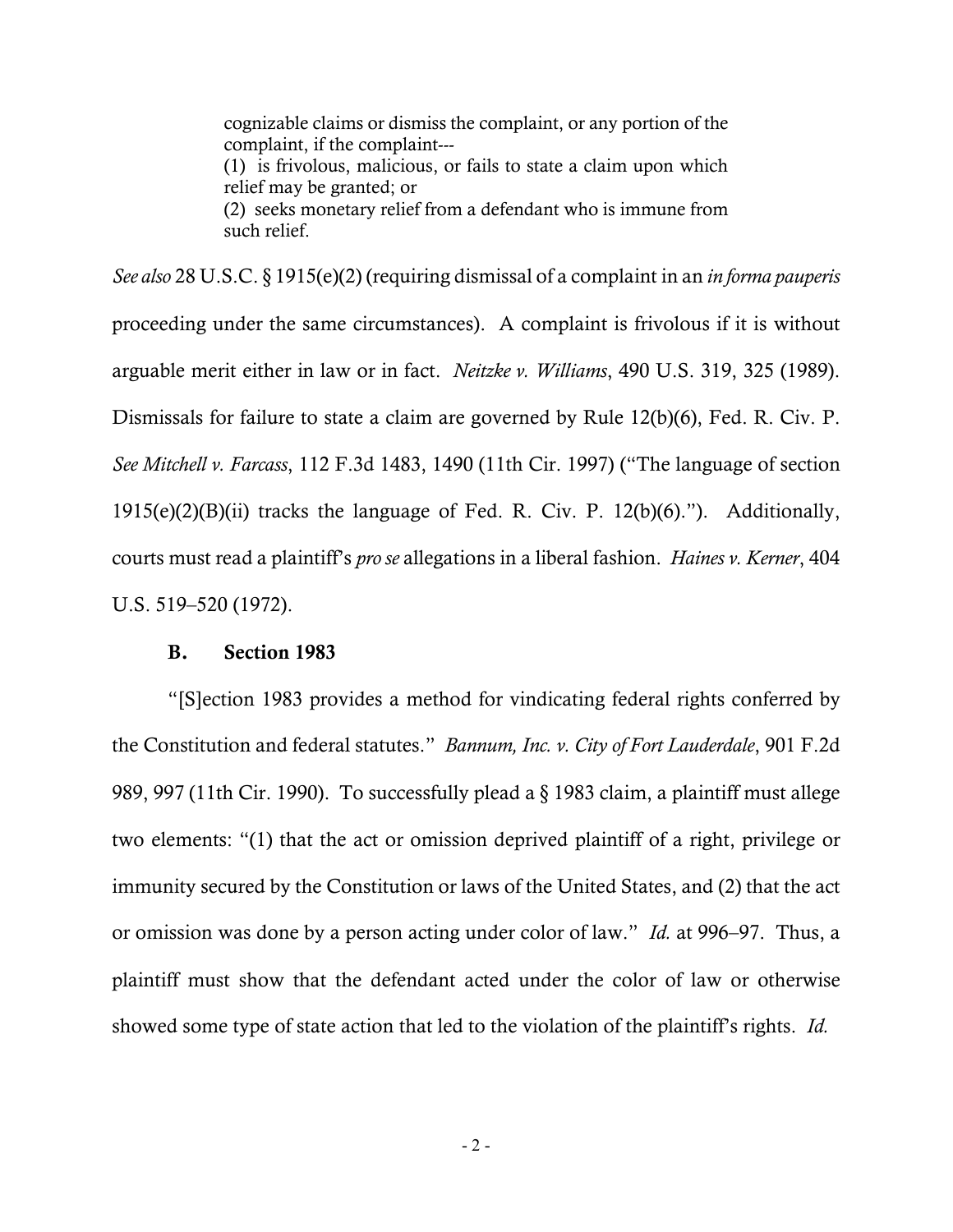## **II.** Analysis

#### A. The Complaint

Mr. Branch alleges that on March 15, 2021, he was near the corner of 12th Street and Adamo Boulevard in Tampa, when he encountered a friend who was unable to walk home. Doc. 3 at 7. He assisted the friend to a nearby bench. *Id.* Next, he took his friend's property "and added it to [his own,]" and then proceeded to walk home. *Id.* He began to have a seizure. *Id.* Two police officers approached and inquired about his well-being. *Id.* at 17. They arrested him and transported him to the Hillsborough County Jail on Falkenburg Road. *Id.* at 9.

For three days, Mr. Branch continued to have a seizure and intermittently lost consciousness. *Id.* at 10. Finally, on March 18, 2021, he was provided medication. *Id.* He was transferred to a confinement block, where he was denied medicine, breakfast, and the opportunity to participate in salat and Ramadhan. *Id.* at 10–11.

Mr. Branch filed a grievance with the jail chaplain, requesting permission to "mak[e] prayer on time." *Id.* at 19. As a result, during the last week of May and first week of June, "one officer allowed [him] to make prayer." *Id.*

From April 17 to April 21, 2021, Mr. Branch had two seizures and missed court appearances. *Id.* at 16. On June 13, 2021, Mr. Branch was transferred to another housing unit where he was again denied medication. *Id.* at 11–13.

Mr. Branch contends that "[his] injury is not physical but is an injustice just the same." *Id*. at 14. He wishes to be compensated for the colds he suffered, "time [lost]

- 3 -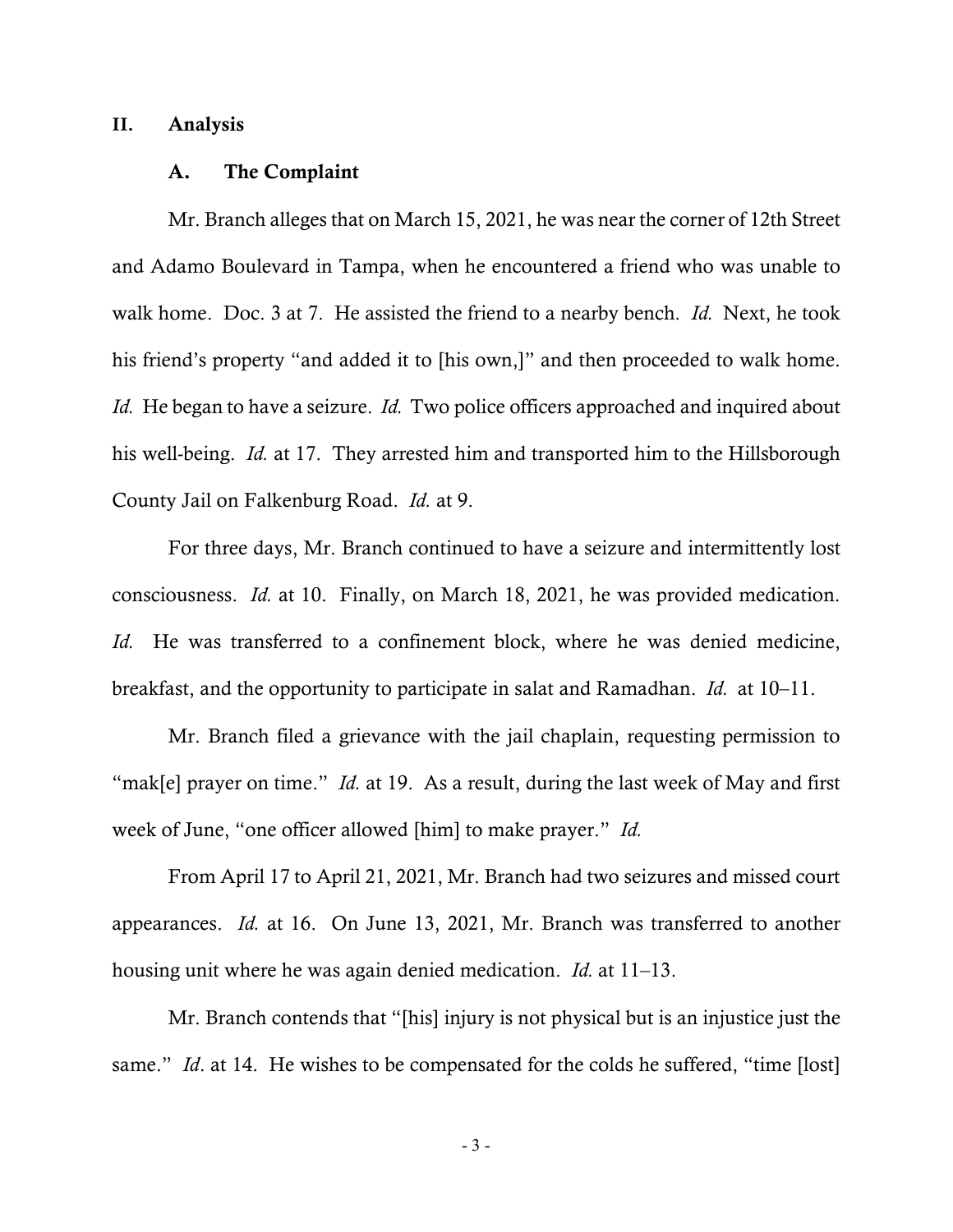from a private business," "the animals [he] was taking care of who are scattered about," and "the people [he] was able to help who have had no one they could be sure they could depend on." *Id.* at 16.

## B. The Defendants

Mr. Branch sues Ari D. Ehrlich and Brigitte Curbelo in their official capacities as Tampa Police Officers. He sues O'Neal Jackson in his official capacity as a Major Commander of the jail and in his individual capacity. A claim against a defendant in his official capacity is a suit against the entity of which the named defendant is an agent. *See Kentucky v. Graham*, 473 U.S. 159, 165–66 (1985); *Owens v. Fulton Cnty.*, 877 F.2d 947, 951 n.5 (11th Cir. 1989). To attribute liability to the defendants in their official capacities, Mr. Branch must allege that "the moving force of the constitutional violation" was an official policy, custom, or practice adopted by the entity. *See Barnett v. MacArthur*, 956 F.3d 1291, 1296 (11th Cir. 2020).

Mr. Branch attributes no factual allegations to any specific defendant. In fact, after listing the defendants' names on the complaint form, he does not again refer to any defendant by name in the complaint. He does not explain how the defendants violated his constitutional rights. Nor does he allege that an official policy or custom resulted in a constitutional violation. Consequently, Mr. Branch's official capacity claims against Officers Ehrlich and Curbelo and Major Commander Jackson are dismissed.

Also, Mr. Branch sues Naph-Care, a private entity that (presumably) provides medical services to prisoners at the jail. After listing Naph-Care as a defendant, Mr.

- 4 -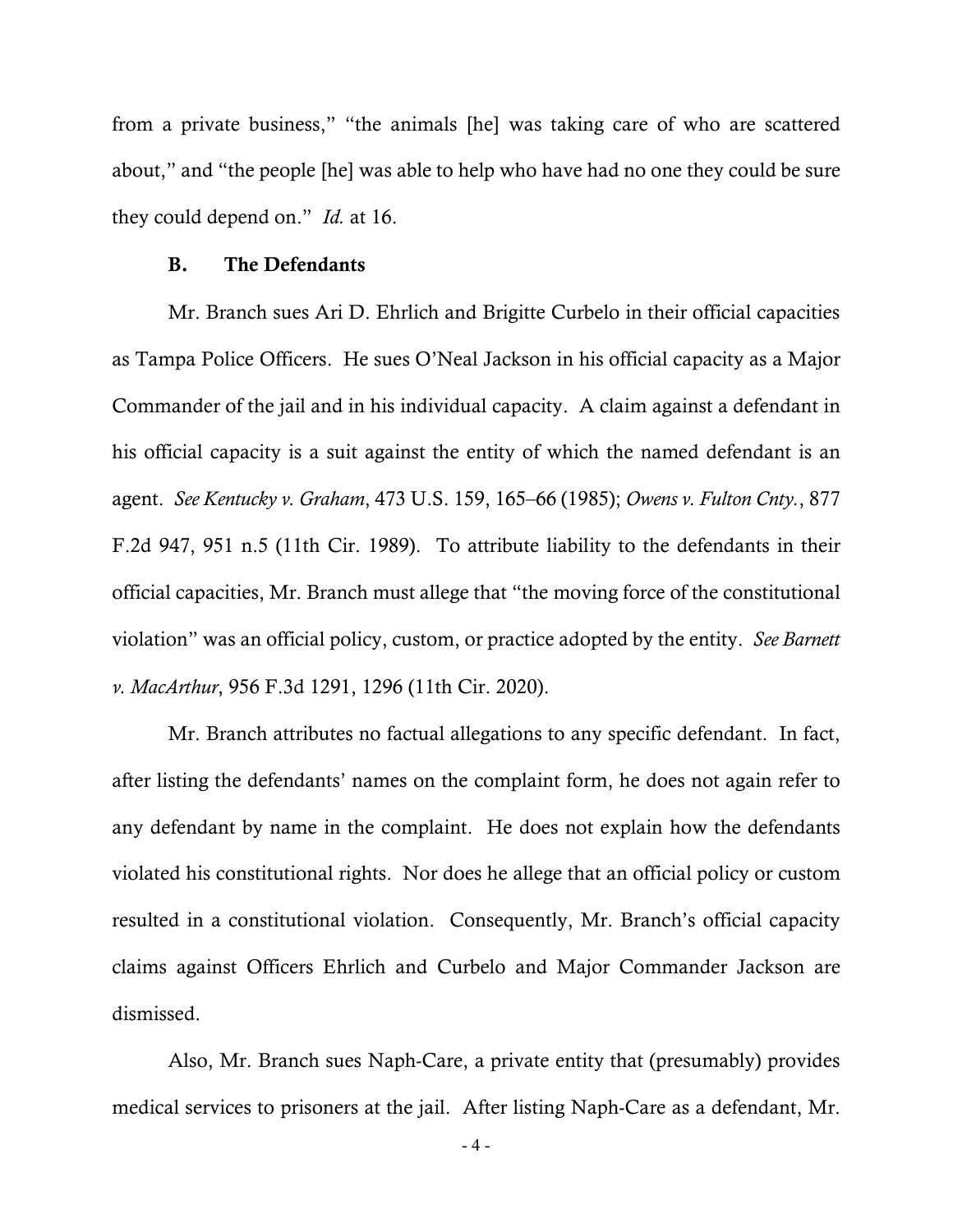Branch does not again refer to Naph-Care in the complaint. Mr. Branch alleges no facts to establish that Naph-Care acted under the color of state law to deprive him of a right protected by the Constitution or federal law. *See e.g., Focus on the Fam. v. Pinellas Suncoast Transit Auth*., 344 F.3d 1263, 1278 (11th Cir. 2003) ("[T]he mere fact that a private actor contracts with a governmental entity does not mean that every action taken by the private actor can be attributed to the government."). To show a defendant acted under color state law, a plaintiff must allege a sufficient relationship between the defendant and the state. *Farrow v. West*, 320 F.3d 1235, 1239 n.3 (11th Cir. 2003). Mr. Branch fails to allege that Naph-Care contracted with the state (or county) to provide medical services to prisoners at the jail. Consequently, any claim against Naph-Care must be dismissed.

## C. The Claims

Mr. Branch invokes his rights under the First, Fourth, and Sixth Amendments.<sup>[1](#page-4-0)</sup> However, he has not clearly delineated any claim for relief or provided specific facts in support of any claim. Nevertheless, federal courts have "an obligation to look behind the label of a [pleading] filed by a *pro se* inmate and determine whether [it] is, in effect, cognizable under a different remedial statutory framework." *Gooden v. United States*, 627 F.3d 846, 847 (11th Cir. 2010) (quotations omitted).

<span id="page-4-0"></span><sup>&</sup>lt;sup>1</sup> Mr. Branch also cites Florida Constitution Article 1, Sections 2, 4, 9, 12, and 16a, as a statutory basis for his § 1983 claim. Doc. 3 at 4. However, a claim arising under state law is not cognizable under § 1983. *Knight v. Jacobson*, 300 F.3d 1272, 1276 (11th Cir. 2002) ("Section 1983 does not create a remedy for every wrong committed under the color of state law, but only for those that deprive a plaintiff of a federal right.").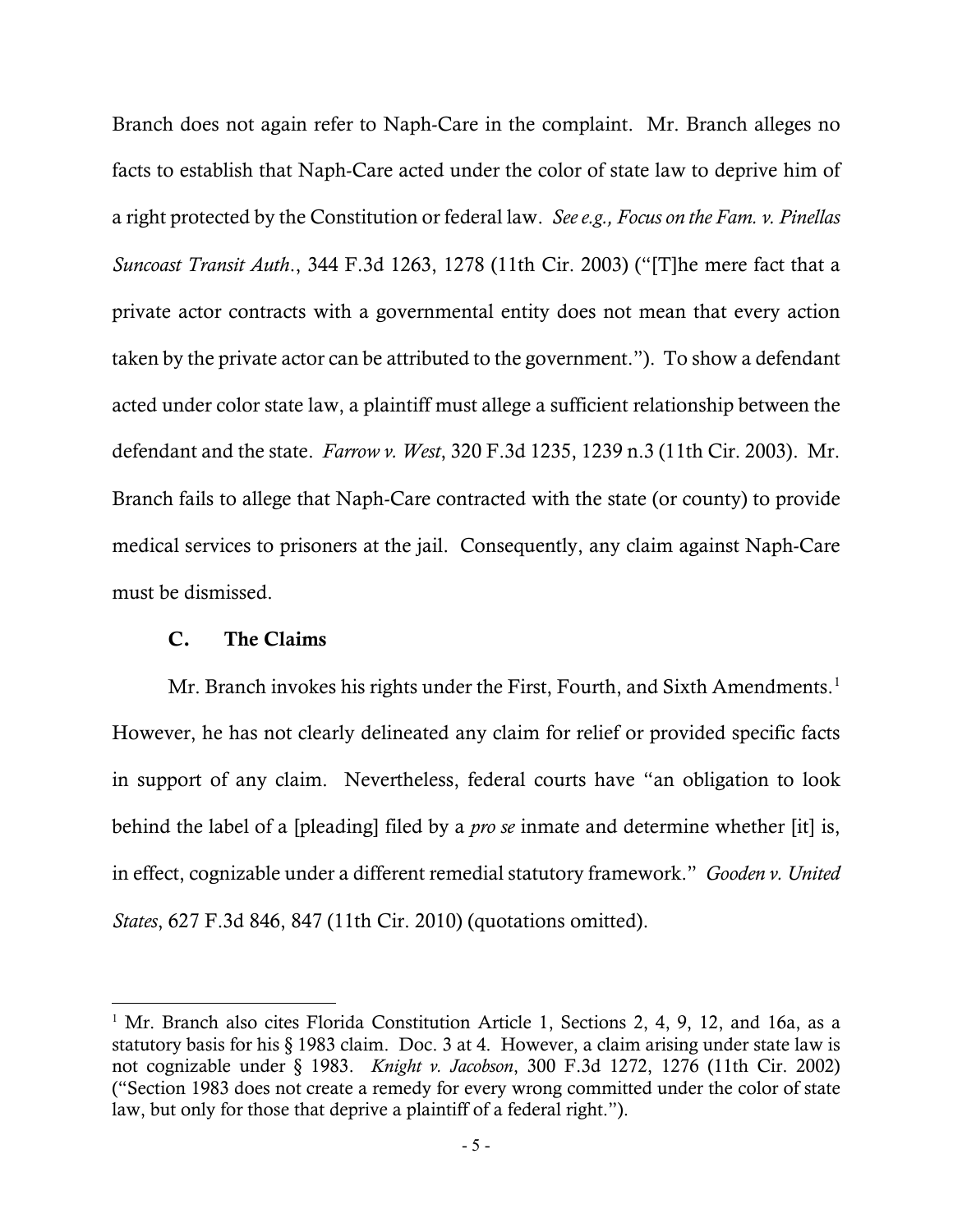#### 1. Deliberate Indifference to a Serious Medical Need

Mr. Branch's allegations, although vague, primarily concern the defendants' failure to provide him adequate medication to treat his seizures. The Court liberally construes his allegations as an attempt to state a claim for deliberate indifference to a serious medical need. Because Mr. Branch is a pretrial detainee, such claim would arise under the due process clause of the Fourteenth Amendment. *Mann v. Taser Int'l, Inc*., 588 F.3d 1291, 1306 (11th Cir. 2009).

"A deliberate-indifference claim entails both an objective and a subjective component." *Keohane v. Fla. Dep't of Corr. Sec'y*, 952 F.3d 1257, 1266 (11th Cir. 2020). "First, the inmate must establish an objectively serious medical need . . . that, if left unattended, poses a substantial risk of serious harm." *Id.* (quotations and citations omitted). "Second, the inmate must prove that prison officials acted with deliberate indifference to that need by showing (1) that they had subjective knowledge of a risk of serious harm and (2) that they disregarded that risk (3) by conduct that was more than mere negligence." *Id.* (alterations, quotations, and citations omitted). "An objectively serious medical need is 'one that has been diagnosed by a physician as mandating treatment or one that is so obvious that even a lay person would easily recognize the necessity for a doctor's attention.'" *Jackson v. Papillon*, No. 21-11686, 2021 WL 5918424, at \*2 (11th Cir. Dec. 15, 2021) (quoting *Farrow v. West*, 320 F.3d 1235, 1243 (11th Cir. 2003)).

Mr. Branch vaguely alleges that he was denied adequate medication for seizures, although he supports this allegation with no details. He alleges no facts to

- 6 -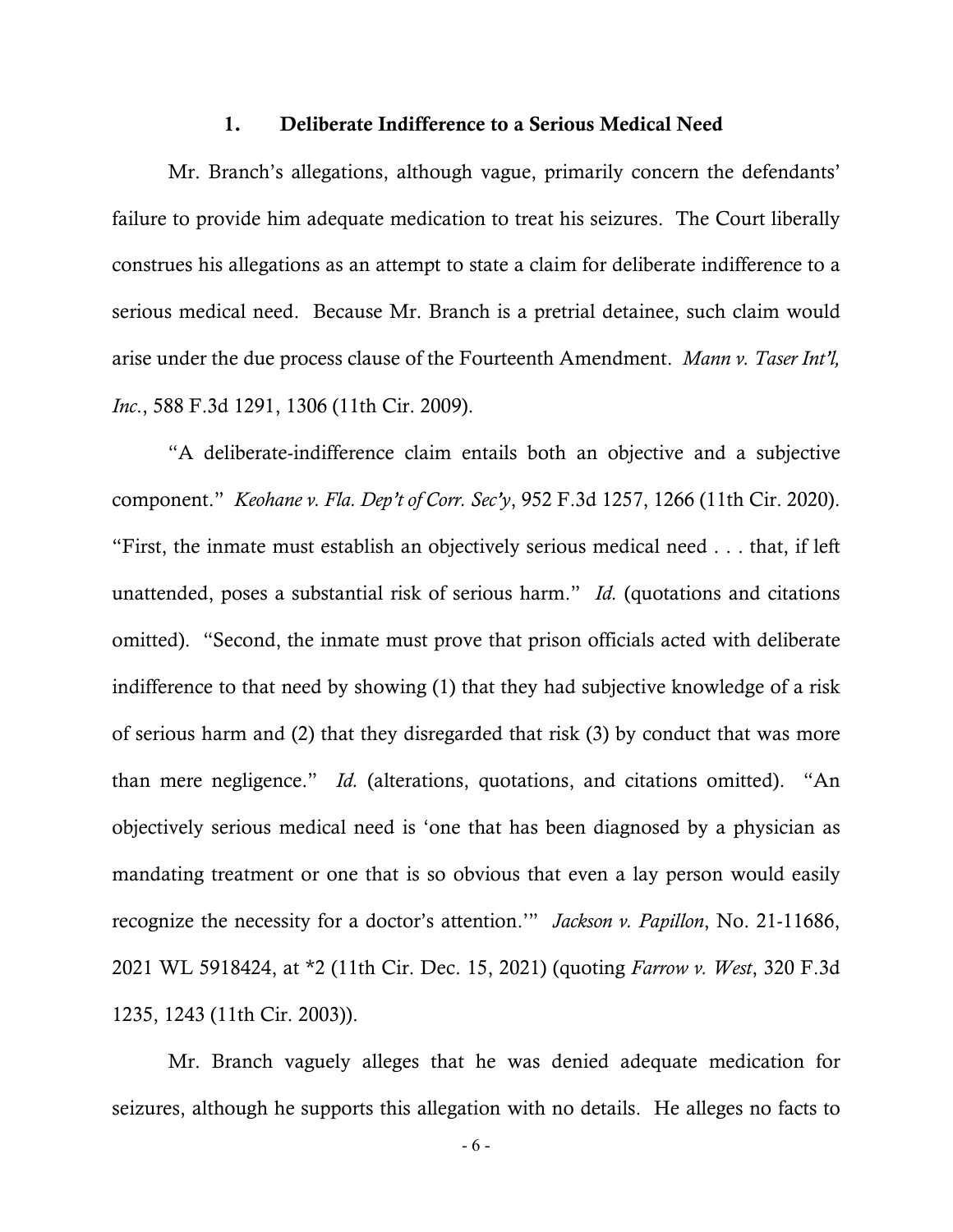establish a medical diagnosis mandating treatment or the defendants' subjective knowledge of a risk of serious harm that they disregarded. In fact, he admits that he was provided medication on March 18, 2021. Doc. 3 at 10. He fails to allege sufficient facts to establish the elements of a claim for deliberate indifference to a serious medical need. Therefore, any such claim must be dismissed.

## 2. Violation of the Right to Free Exercise of Religion

Mr. Branch vaguely alleges that he was denied the opportunity to participate in salat and Ramadhan. The Court liberally construes this allegation as an attempt to state a claim for the violation of his First Amendment right to freely exercise his religion. A prisoner retains his First Amendment right to freely exercise his religion. *Cruz v. Beto*, 405 U.S. 319, 322 (1972); *Hakim v. Hicks*, 223 F.3d 1244, 1247 (11th Cir. 2000). However, the right is not unrestricted because "federal courts must afford substantial deference to the judgment of prison authorities." *Lawson v. Singletary*, 85 F.3d 502, 509 (11th Cir. 1996). "A prison regulation, even though it infringes the inmate's constitutional rights, is an actionable constitutional violation only if the regulation is unreasonable." *Hakim*, 223 F.3d at 1247. Several factors are relevant to the reasonableness inquiry, including:

> (1) whether there is a valid, rational connection between the regulation and a legitimate government interest put forward to justify it; (2) whether there are alternative means of exercising the asserted constitutional right that remain open to the inmates; (3) whether and the extent to which accommodation of the asserted right will have an impact on prison staff, inmates, and the allocation of prison resources generally; and (4) whether the regulation represents an exaggerated response to prison concerns.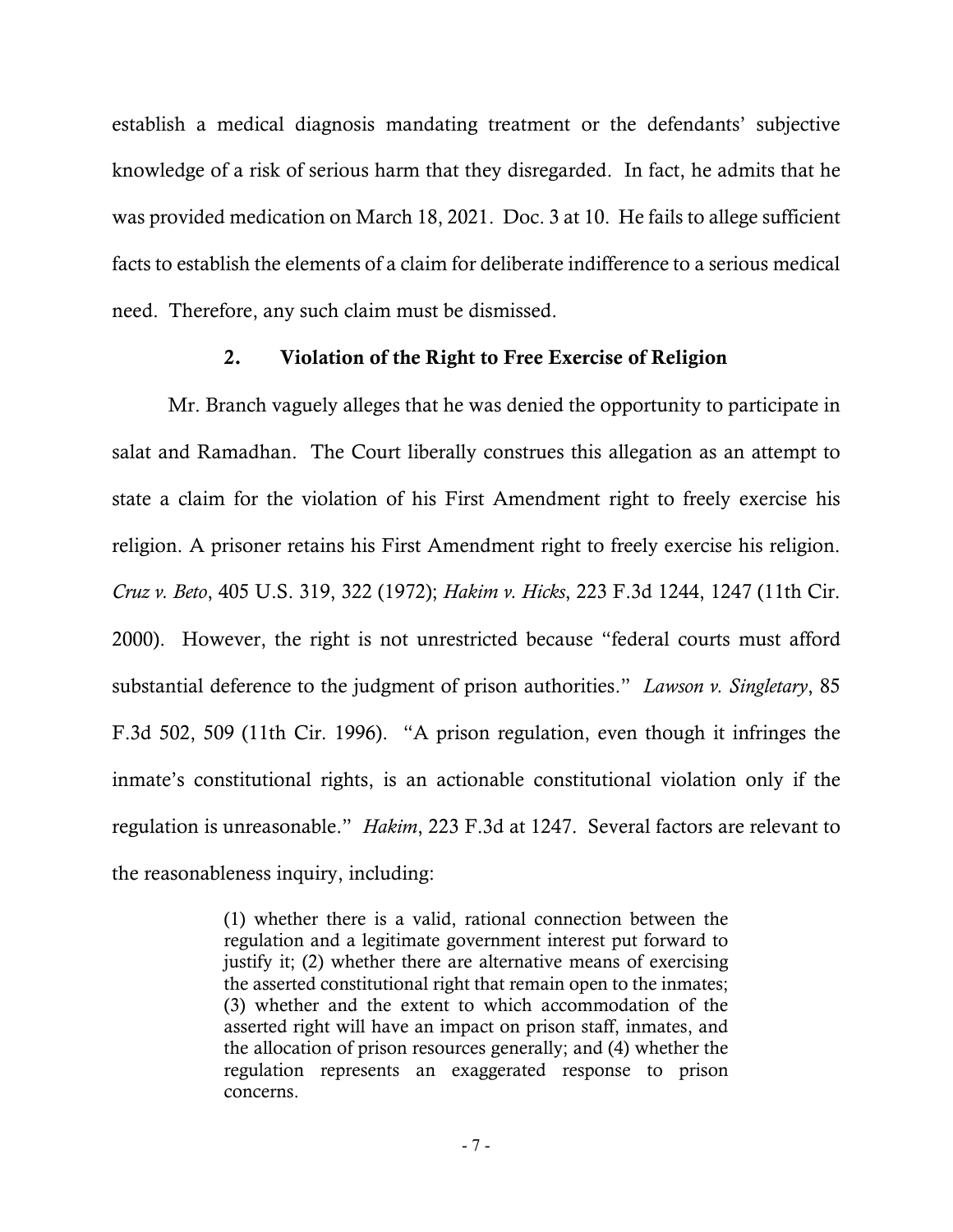*Id.* at 1247–48 (citations omitted). "To plead a valid free exercise claim, a plaintiff 'must allege that the government has impermissibly burdened one of his sincerely held religious beliefs.'" *Freeman v. Sample*, 814 F. App'x 455, 461 (11th Cir. 2020) (quoting *Watts v. Fla. Int'l Univ*., 495 F.3d 1289, 1294 (11th Cir. 2007)).

Mr. Branch fails to allege sufficient facts to establish a violation of his First Amendment right to freely exercise his religion. He alleges no facts to show that he sincerely holds religious beliefs that would involve participating in salat and Ramadhan. Also, he fails to identify any prison regulation or policy that unreasonably prevented him from doing so. In fact, he admits that one officer permitted him to pray during the last week of May and the first week of June. Doc. 3 at 19. Consequently, any claim for the violation of his right to freely exercise his religion must be dismissed.

## 3. Denial of Access to the Courts

Mr. Branch vaguely alleges that he missed court appearances when he was held in the confinement block. Doc. 3 at 16. The Court liberally construes this allegation as an attempt to state a claim for denial of access to the courts. "[P]risoners have a constitutional right of access to the courts." *Barbour v. Haley*, 471 F.3d 1222, 1225 (11th Cir. 2006) (citing *Bounds v. Smith*, 430 U.S. 817, 821 (1977)); *see also Chappell v. Rich*, 340 F.3d 1279, 1282 (11th Cir. 2003) ("Access to the courts is clearly a constitutional right, grounded in the First Amendment, the Article IV Privileges and Immunities Clause, the Fifth Amendment, and/or the Fourteenth Amendment."). "In some instances that right requires States to shoulder affirmative obligations to

- 8 -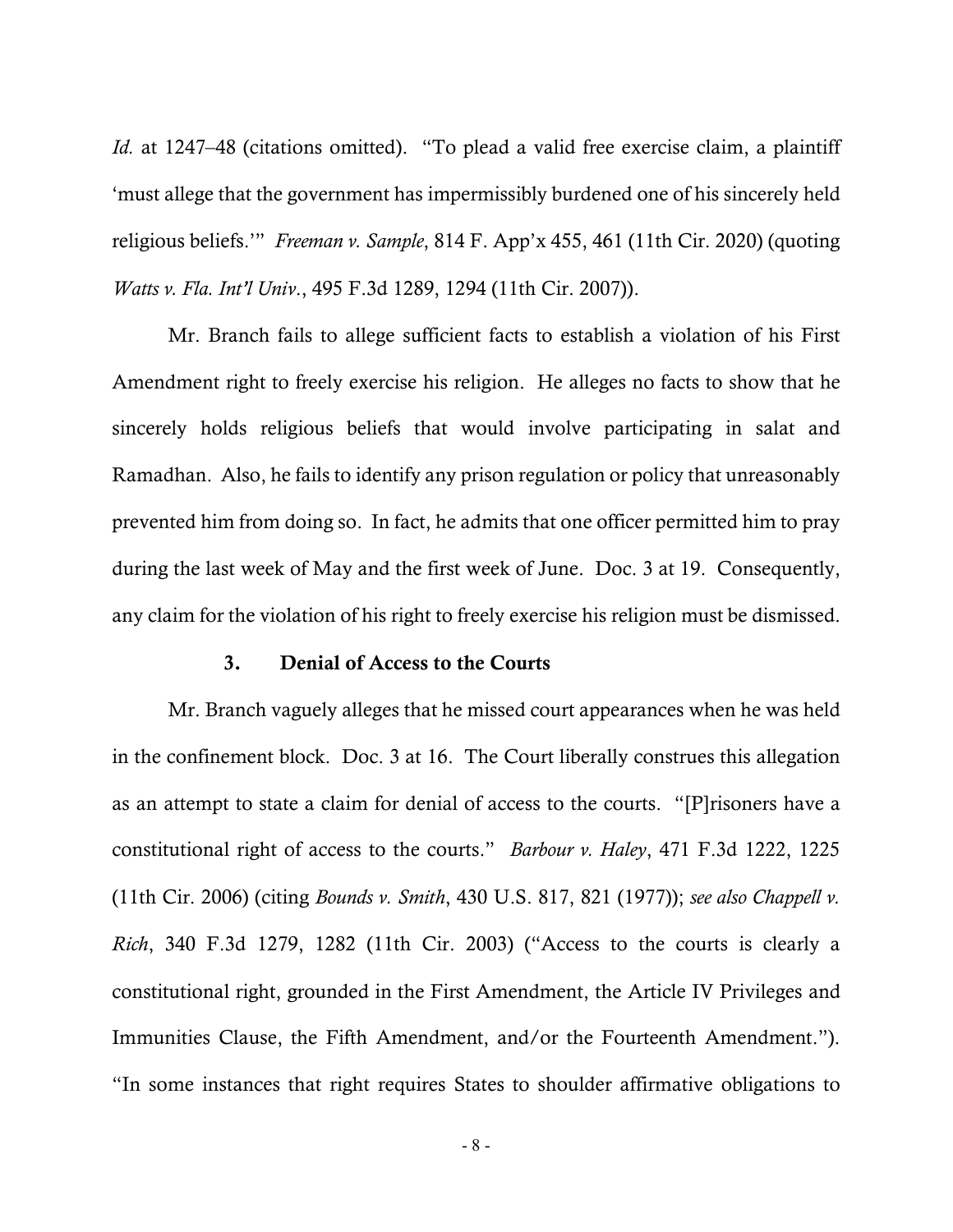assure that indigent prisoners have an adequate opportunity to present their claims fairly." *Id.* This right "requires prison authorities to assist inmates in the preparation and filing of meaningful legal papers by providing them with adequate law libraries or adequate assistance from persons trained in the law." *Id.* (citations and alterations omitted). "However, in order to assert a claim arising from the denial of meaningful access to the courts, an inmate must first establish an actual injury." *Id.* "[T]he actual injury] requirement derives from the constitutional doctrine of standing." *Cunningham v. Dist. Attorney's Office for Escambia Cty*., 592 F.3d 1237, 1271 (11th Cir. 2010).

"Actual injury may be established by demonstrating the inmate's efforts to pursue a nonfrivolous claim were frustrated or impeded by a deficiency in the prison library or in a legal assistance program or by an official's action." *Barbour*, 471 F.3d at 1225*.* "[A] litigant asserting an access claim must also prove that he has a colorable underlying claim for which he seeks relief." *Id*. at 1226. "The allegations about the underlying cause of action must be specific enough to give fair notice to defendants and must 'be described well enough to apply the nonfrivolous test and to show that the arguable nature of the underlying claim is more than hope.'" *Cunningham*, 592 F.3d at 1271 (quoting *Christopher v. Harbury*, 536 U.S. 403, 416 (2002)). An access-tocourts violation arises in limited types of cases: non-frivolous appeals in a criminal case, petitions for habeas corpus, and civil rights actions. *Al-Amin v. Smith*, 511 F.3d 1317, 1332 (11th Cir. 2008).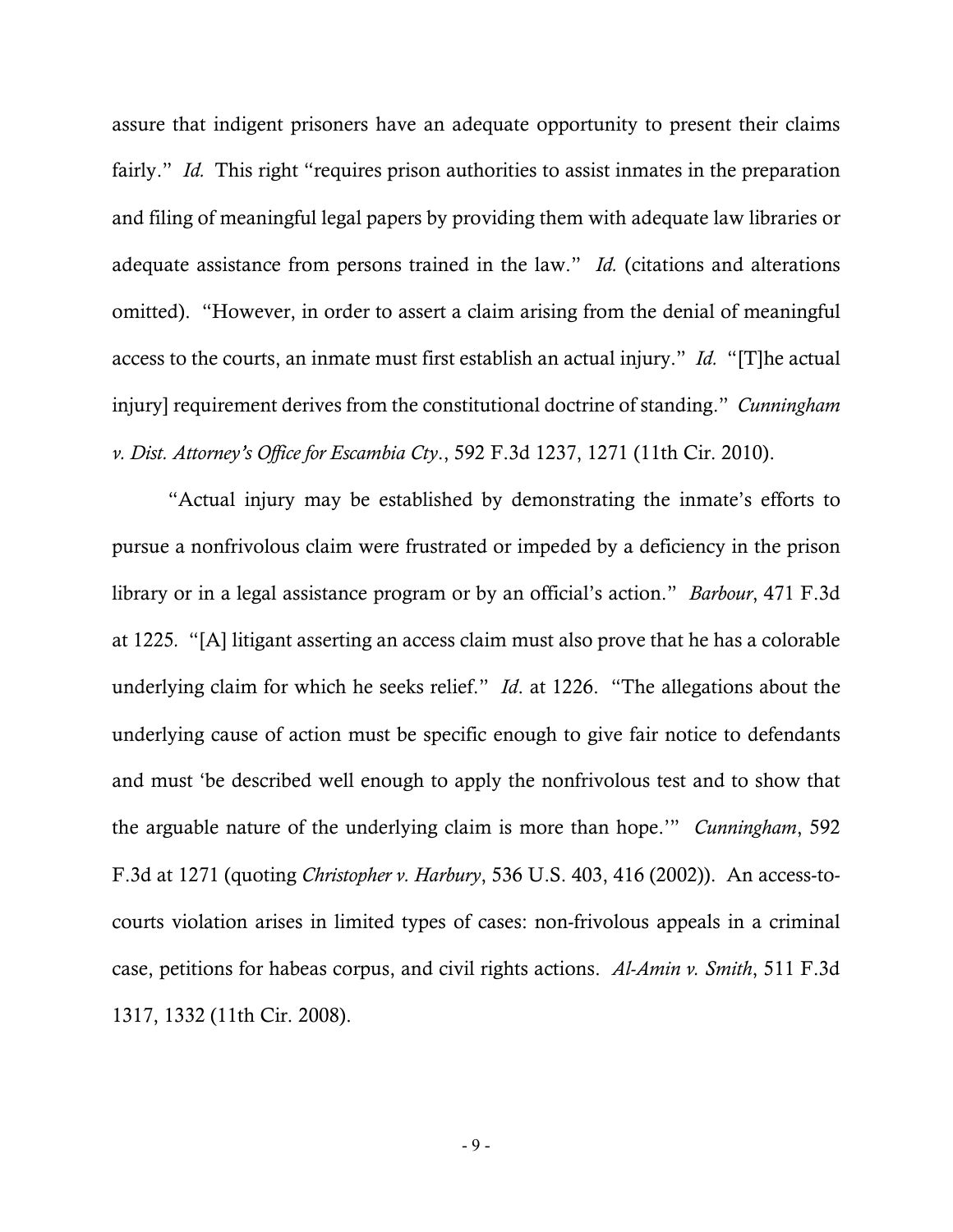Mr. Branch fails to state a claim for denial of access to the courts. He fails to identify any actual injury he suffered as a result of missing court appearances. Furthermore, he fails to identify any colorable underlying claim for which he seeks relief that was purportedly frustrated or impeded by the defendants' conduct. Mr. Branch asserts no facts to challenge the validity of the underlying criminal proceedings. Consequently, Mr. Branch's access-to-the-courts claim must be dismissed.

## 4. Fourth Amendment

Mr. Branch invokes his Fourth Amendment rights. The Fourth Amendment prohibits unreasonable searches or seizures. U.S. Const. amend IV. Mr. Branch may intend to assert a claim for false arrest or false imprisonment. "An arrest made without probable cause is an unreasonable seizure." *Paez v. Mulvey*, 915 F.3d 1276, 1285 (11th Cir. 2019); *see also Marx v. Gumbinner*, 905 F.2d 1503, 1505 (11th Cir. 1990) ("A warrantless arrest without probable cause violates the Constitution and forms the basis for a section 1983 claim.").

"Where a police officer lacks probable cause to make an arrest, the arrestee has a claim under section 1983 for false imprisonment based on a detention pursuant to that arrest." *Ortega v. Christian*, 85 F.3d 1521, 1526 (11th Cir. 1996). "An arrest made with probable cause, however, constitutes an absolute bar to a section 1983 action for false arrest." *Id.* "Probable cause to arrest exists if the facts and circumstances within the officers' knowledge, of which he has reasonably trustworthy information, would cause a prudent person to believe, under the circumstances shown, that the suspect has committed or is committing an offense." *Id.*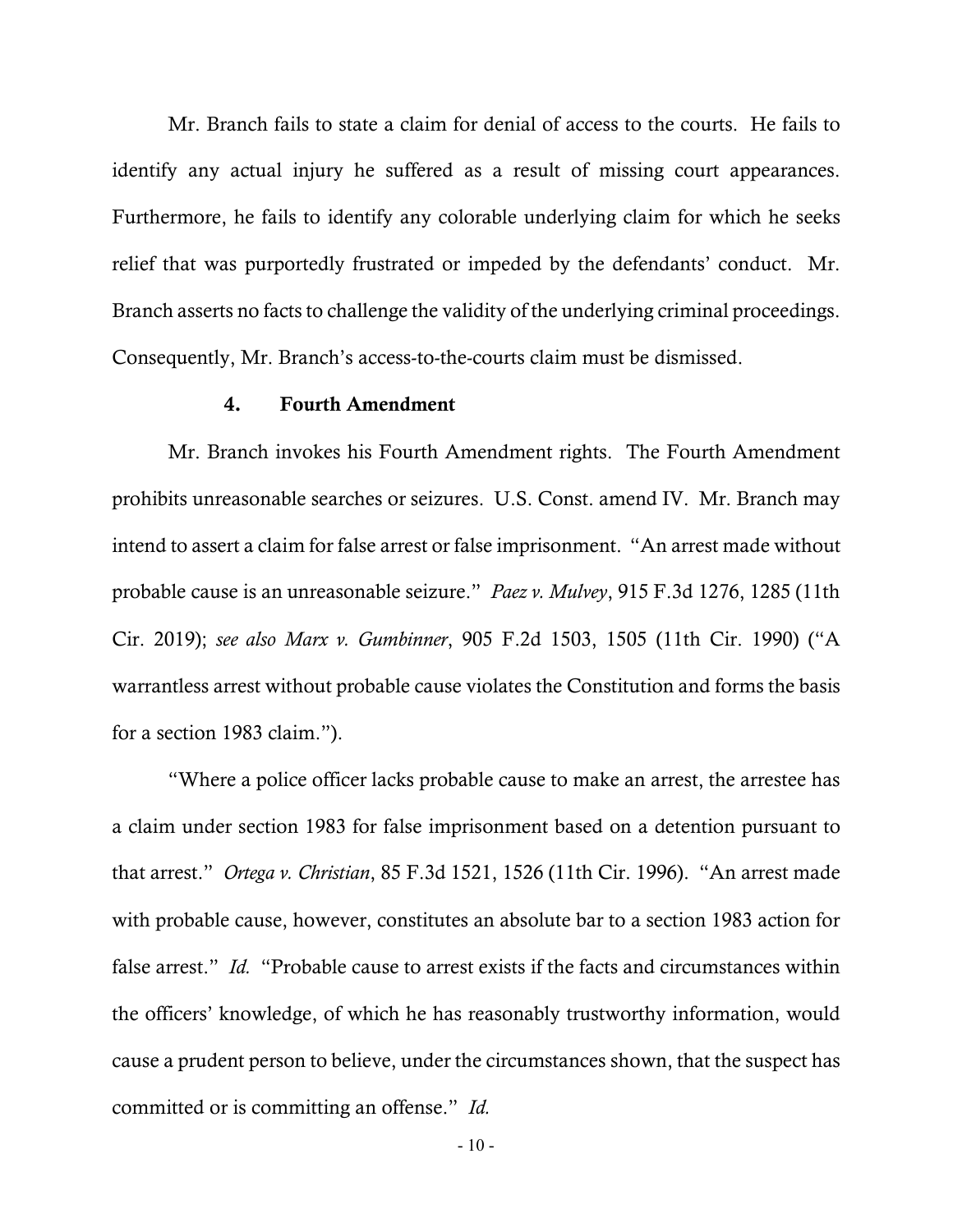Judicially noticed records from state court show that an information charges Mr. Branch with possession of a controlled substance, resisting an officer without violence, and corruption by threat against a public servant. *State v. Branch*, No. 21-CF-3087-A (Fla. 13th Jud. Cir.).Mr. Branch asserts no facts to challenge the constitutionality of his arrest or detention on these charges. He fails to allege that he was arrested without probable cause. Consequently, any claim arising under the Fourth Amendment for false arrest or imprisonment must be dismissed.

# 5. Sixth Amendment

Finally, Mr. Branch invokes his Sixth Amendment rights. The Sixth Amendment provides:

> In all criminal prosecutions, the accused shall enjoy the right to a speedy and public trial, by an impartial jury of the State and district wherein the crime shall have been committed, which district shall have been previously ascertained by law, and to be informed of the nature and cause of the accusation; to be confronted with the witnesses against him; to have compulsory process for obtaining witnesses in his favor, and to have the Assistance of Counsel for his defense.

U.S. Const. amend VI. To the extent Mr. Branch alleges a violation of his right to a speedy trial, "[t]he sole remedy for a violation of the speedy trial right [is] dismissal of the charges." *Betterman v. Montana*, 578 U.S. 437, 444, 136 S. Ct. 1609, 1615 (2016). To the extent Mr. Branch attempts to allege he was denied his right to counsel, there is no provision in the law for money damages for such a claim. *Stark v. Eighth Judicial Circuit*, No. 1:19-cv-258-MW-GRJ, 2020 WL 4607368, at \*3, n.5 (N.D. Fla. July 1, 2020).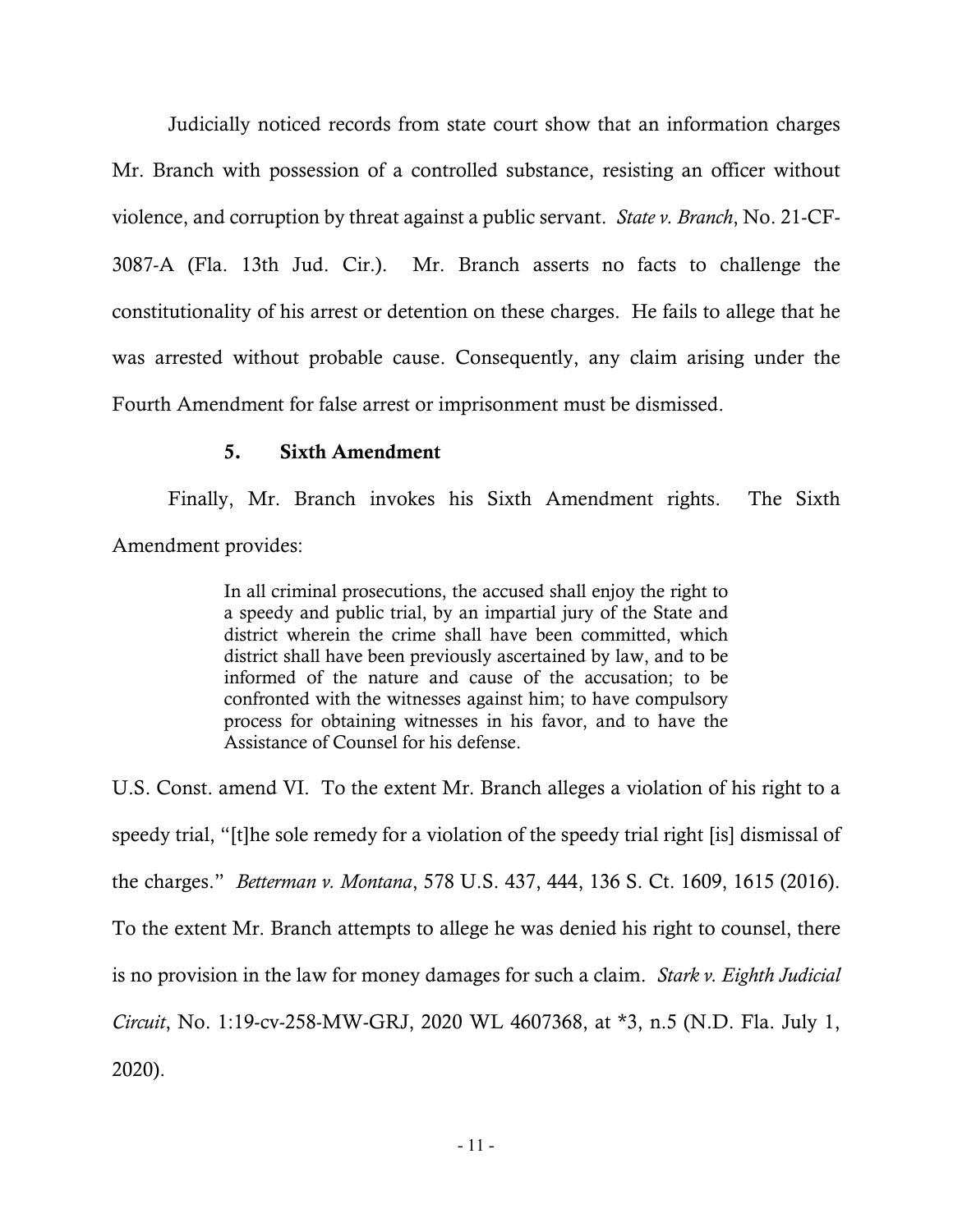Mr. Branch alleges no facts to establish a plausible basis for relief under the Sixth Amendment. Consequently, any claim arising under the Sixth Amendment must be dismissed.

#### D. Damages

Title 42 U.S.C. § 1997e(e) provides that "[n]o Federal civil action may be brought by a prisoner confined in a jail, prison, or other correctional facility, for mental or emotional injury suffered while in custody without a prior showing of physical injury or the commission of a sexual act (as defined in section 2246 of Title 18)." "The physical injury requirement is not a bar to filing suit, only a limitation on recovery. And § 1997e(e) limits a prisoner only from recovering damages that redress, or compensate him for, a mental or emotional injury, when no physical injury is shown." *Hoever v. Marks*, 993 F. 3d 1353, 1360 (11th Cir. 2021) (*en banc*).

Mr. Branch fails to sufficiently plead a claim for compensatory damages because he does not allege that he suffered any physical injury. In fact, he alleges that "[his] injury is not physical but is an injustice just the same." *Id*. at 14. However, his failure to allege a physical injury does not preclude him from recovering nominal damages or injunctive relief. *See Hoever*, 993 F. 3d at 1360. Nominal damages "are appropriate if a plaintiff establishes a violation of a fundamental constitutional right, even if he cannot prove an actual injury sufficient to entitle him to compensatory damages." *Hughes v. Lott*, 350 F.3d 1157, 1162 (11th Cir. 2003).

## E. Leave to Amend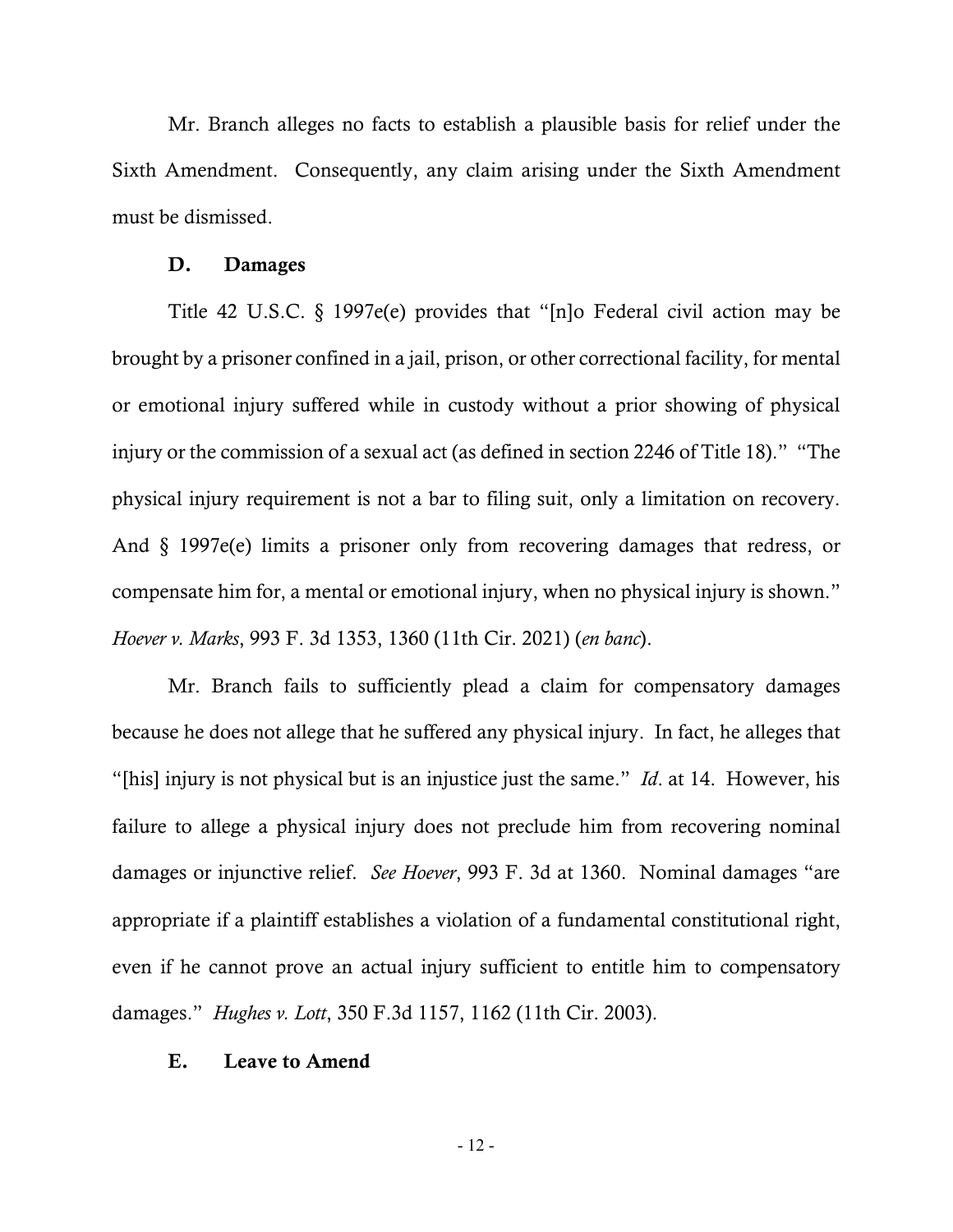Because this is Mr. Branch's first complaint and the Court is conducting its required initial screening before any defendant has been served, it will permit Mr. Branch the opportunity to amend. If Mr. Branch can assert facts to state a claim for a violation of his constitutional or federal rights, as described above, he may amend his complaint.

Mr. Branch is cautioned that the factual allegations in his amended complaint must "state a claim to relief that is plausible on its face." *Bell Atlantic Corp. v. Twombly*, 550 U.S. 544, 570 (2007); *see also* Fed. R. Civ. P. 8(a)(2). A complaint must give "the defendant fair notice of what the . . . claim is and the grounds upon which it rests" and provide "more than labels and conclusions [or] a formulaic recitation of the elements of a cause of action[.]" *Twombly*, 550 U.S. at 555. More than conclusory and vague allegations are required to state a cause of action under § 1983. *Fullman v. Graddick*, 739 F.2d 553, 556–57 (11th Cir. 1984). In the amended complaint, Mr. Branch must identify each claim for relief, clearly state relevant facts that support each claim, and explain how each defendant was involved in the alleged constitutional violations.

## III. Conclusion

## Accordingly, it is ORDERED that:

- 1. The Complaint is DISMISSED WITHOUT PREJUDICE.
	- a. If Mr. Branch wishes to amend his complaint to remedy the noted deficiencies, he shall file an Amended Complaint within THIRTY DAYS of the date of this order.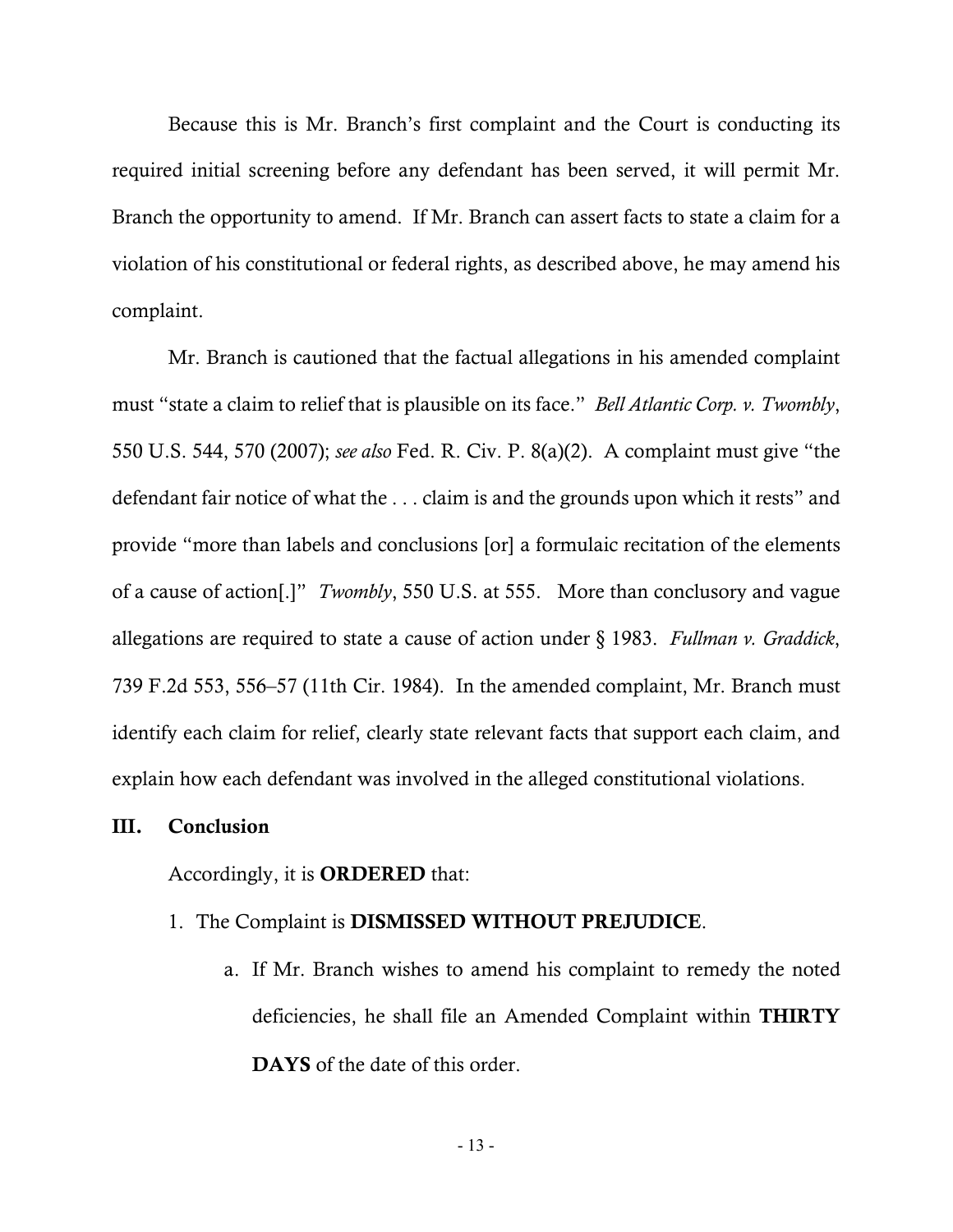- b. To amend his Complaint, Mr. Branch should complete a new civil rights complaint form, titling it "Amended Complaint." The Amended Complaint must include all of Mr. Branch's claims in this action and may not refer back to, or incorporate, the original Complaint. The Amended Complaint shall supersede the original Complaint. *Malowney v. Fed. Collection Deposit Group*, 193 F.3d 1342, 1345 n.1 (11th Cir. 1999).
- c. The Amended Complaint shall be subject to initial screening under 28 U.S.C. § 1915A.
- 2. If Mr. Branch fails to file an Amended Complaint within thirty days, or fails to seek an extension of time to do so, this order dismissing the Complaint without prejudice will become a final judgment. "[A]n order dismissing a complaint with leave to amend within a specified time becomes a final judgment if the time allowed for amendment expires without the plaintiff [amending his complaint or] seeking an extension. And when the order becomes a final judgment, the district court loses 'all its prejudgment powers to grant any more extensions' of time to amend the complaint." *Auto. Alignment & Body Serv., Inc. v. State Farm Mut. Auto. Ins. Co*., 953 F.3d 707, 720–21 (11th Cir. 2020) (quoting *Hertz Corp. v. Alamo Rent-A-Car, Inc*., 16 F.3d 1126 (11th Cir. 1994)).
- 3. Mr. Branch must advise the Court of any change of address. He must entitle the paper "Notice to the Court of Change of Address" and must exclude any